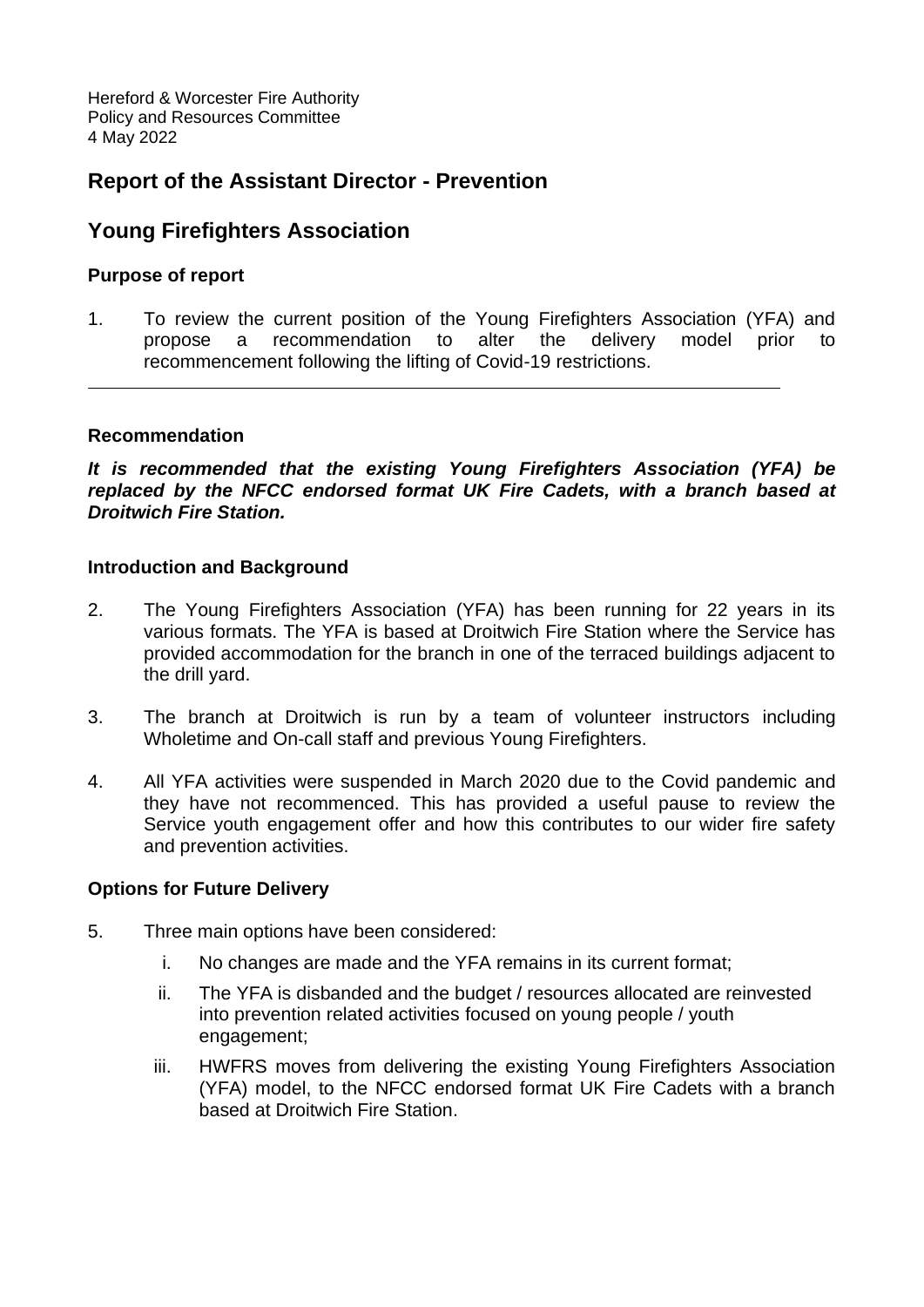## **Option 1 – Continue with the YFA in its current format**

- 6. Youth engagement is led by the Prevention Department and the YFA links directly into the Station Commander for Prevention who oversees its smooth running. The YFA Constitution states the following as aims and objectives:
	- (i) To recruit young people and allow them the opportunity of joining a uniformed youth organisation associated with a statutory agency.
	- (ii) To assist in the member's development, both mentally and physically while promoting self-discipline, social consciousness and community awareness.
	- (iii) To promote the Fire Service activities and increase awareness of community safety matters.
	- (iv) To foster a spirit of adventure and develop qualities for leadership, teambuilding and active participation amongst its members.
	- (v) Supporting the County's Strategy for Children and Young People, by building safer and stronger communities.

## **Support for the YFA**

- 7. Youth engagement carries with it clear rules and procedures. The services of a local Youth Development Agency (Young Solutions) have been employed over recent years to independently assess the efficacy of the structure and process utilised to facilitate YFA activities. These services are secured by an annual subscription to Young Solutions This secures an organisational health check biannually and has allowed volunteers to access their eLearning website). It also delivers up-to-date training on aspects of Youth Work, including Safeguarding, Dealing with Challenging Behaviour and Recognising Signs of Abuse etc. Similarly, the lead instructors are invited to the Prevention department's Quarterly Safeguarding meetings where relevant and attend by exception. Prevention Managers attend these meetings and subsequently cascade information to relevant staff.
- 8. The audit process by both Worcestershire County Council and Young Solutions has shown the YFA to be managed in a safe and effective manner. All volunteer instructors have up-to-date Enhanced DBS checks and there is an instructor recruitment protocol in place.
- 9. The YFA is allocated a budget of £6,000 to maintain its function, managed by the Prevention Department. However, the true cost of hosting the YFA is greater when taking account of the cost of the appliance and its maintenance provided for the YFA to use and the time awarded for instructors to run the YFA.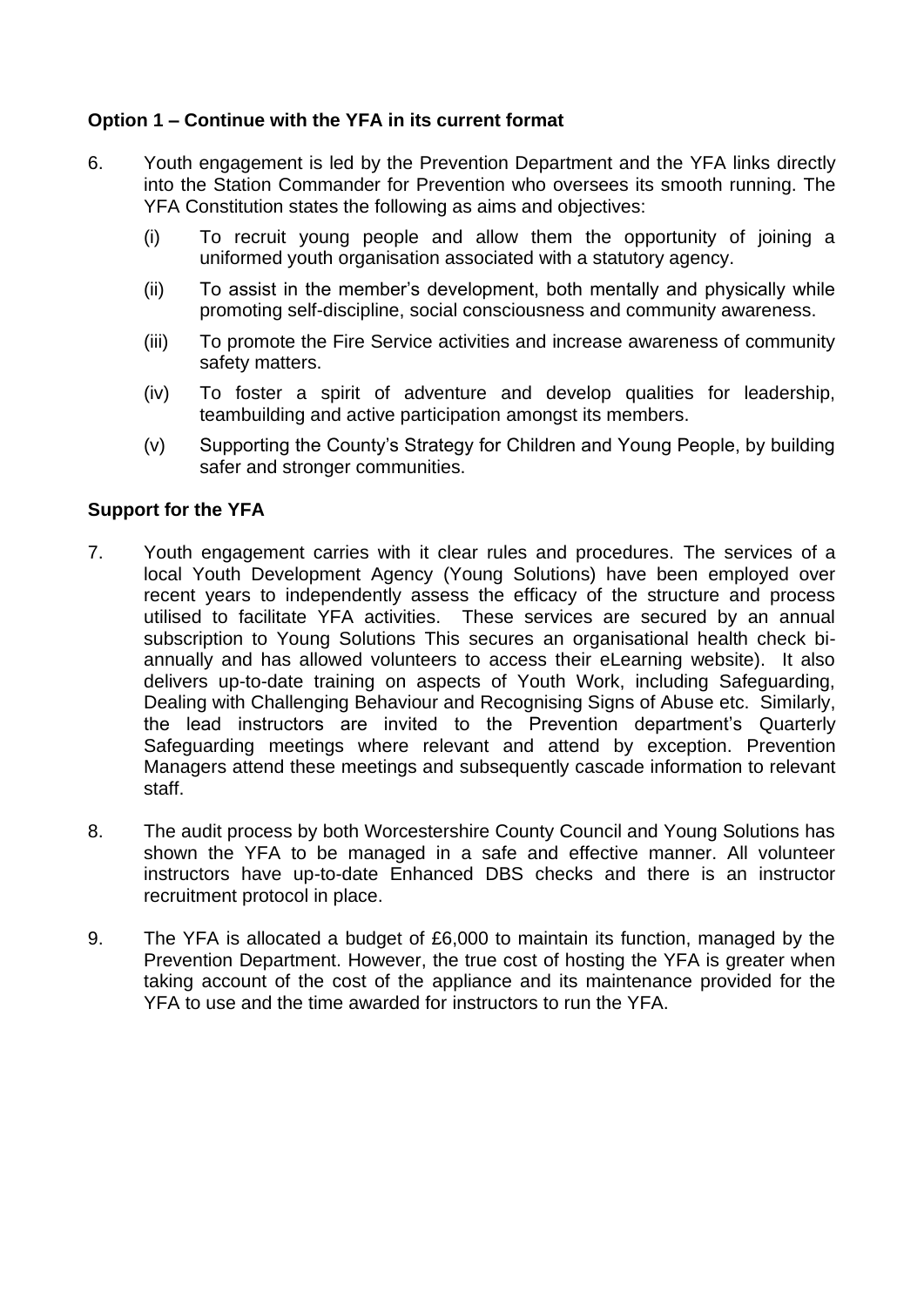## **Option 2 – The YFA is disbanded and the budget reinvested into prevention related activities focused on young people / youth engagement**

10. The £6,000 budget could be reallocated into the Prevention Department if a decision was taken to disband the YFA and not consider an alternative youth engagement model. In this scenario the funds could be used for specific targeting of activity linked specifically to identified risks. There would also be a reduction in costs within Fleet department and an existing reserve fire engine could be removed from the fleet. Additionally, a reasonable amount of Officer time and capacity would be released back into the Service, including within the prevention department and with volunteer members of staff being time off for existing YFA activities.

## **Option 3 – UK Fire Cadets – Considerations**

- 11. [UK Fire Cadets](https://www.ukfirecadets.org.uk/fire-cadets-home) operates in many Fire and Rescue Services and there are 200 units across the country. It is a NFCC sponsored organisation with similar aims and objectives to the YFA and is a programme affiliated to the Fire Standards Board. It is a nationally recognised inclusive and progressive uniformed youth organisation delivered through Fire and Rescue Services, which inspires and empowers young people to be the best they can be.
- 12. UK Fire Cadets Board meets regularly and sits within the Children and Young People Workstream of the NFCC. This collaborative working allows for benefits to children and young people and also a standard approach to the following:
	- a. Uniform
	- b. Award scheme with B-TEC accreditation
	- c. Branding
	- d. Event and activities
	- e. Website
	- f. Data-management system
	- g. Support and Guidance for services
	- h. Networking and development opportunities for Cadet Instructors and managers
- 13. UK Fire Cadets offers a wide range of services, free of charge, to NFCC affiliated UKFRS. Some of the services include:
	- (i) Access to a free IT software called FireCadet Manager, which can be used for HR functions of instructors and cadets, including; attendance, training, competency, fundraising and a secure communication with cadets and carers/adults.
	- (ii) Training materials, e.g. Youth Fireground Training Manual.
	- (iii) Service advice and support via regional Fire Cadet representatives.
	- (iv) Access to the knowledge and experience of a national group through an official forum.
	- (v) Contribution to the future of UKFRS youth engagement at annual conferences, consultations and joint working opportunities.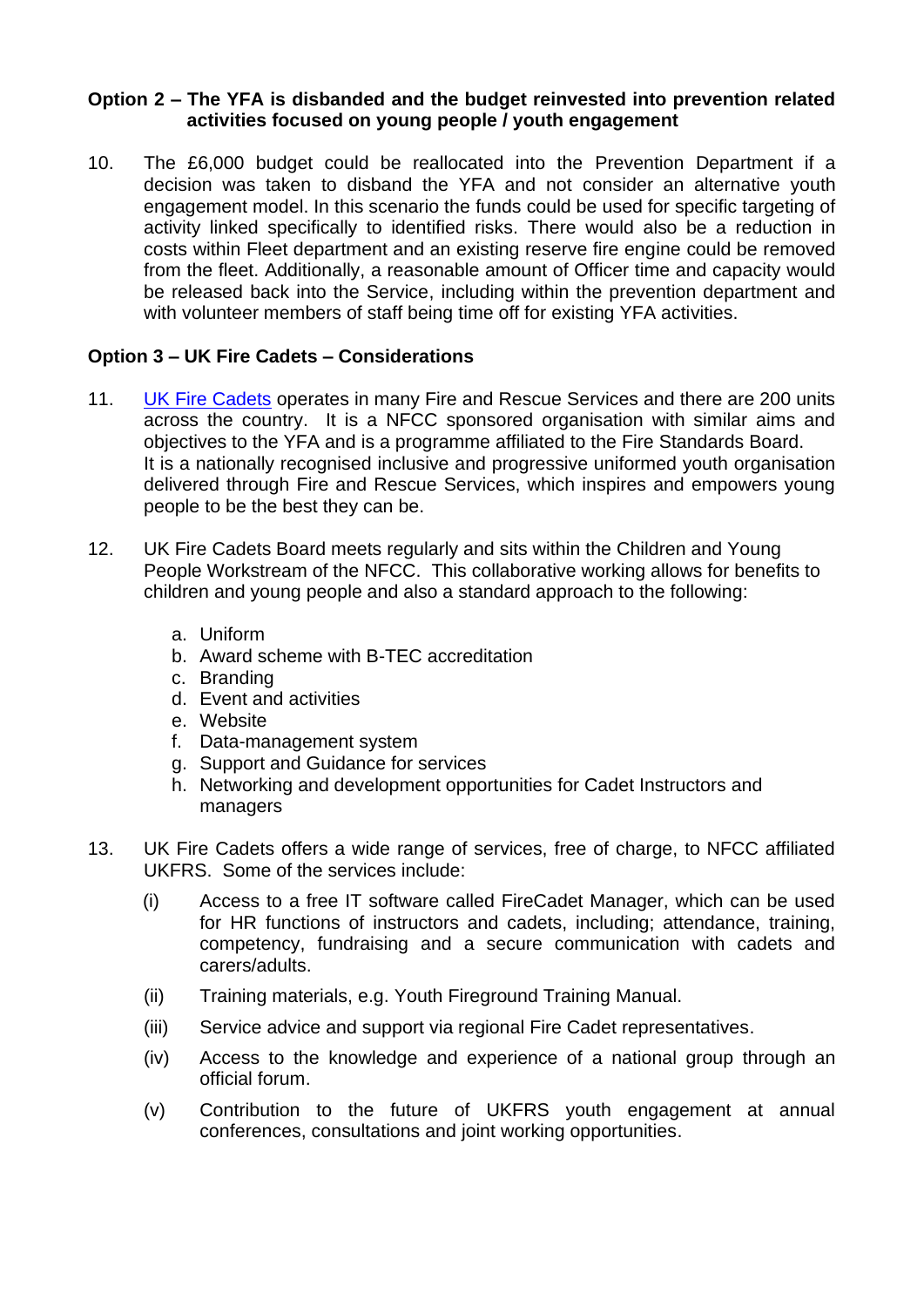- 14. There is no cost to joining the UK Fire Cadets and the services they provide will ensure our young people are safe, developed and receiving the fullest experience.
- 15. A number of meetings have taken place over the last three months with key stakeholders across the Service including YFA Leads and Prevention Leads where the UK Fire Cadet Model was presented in detail. Following discussions, all parties agreed that the Service, instructors and young people would benefit from moving to the NFCC UK Fire Cadet delivery model.
- 16. A budget of £6000.00 per annum is currently allocated to the YFA, it is anticipated that this will be sufficient to enable successful transition to the UK Fire Cadets. This will be used to purchase new uniforms, allow the branch to improve and replace equipment and facilitate instructor training. This will be possible by utilising the current Prevention budget.
- 17. To ensure appropriate oversight and support, the Young Solutions organisation will be commissioned to independently assess the efficacy of the structure and process utilised to facilitate Fire Cadet activities.

### **UK Fire Cadets - Alignment to Service Strategies and the national picture**

- 18. The Service's Community Risk Management Plan 2021 2025 (CRMP page 13) includes a commitment to supporting the YFA as part of the Prevention workstream.
- 19. Should it be approved, the HWFRS branch of the UK Fire Cadets would also be required to promote Prevention activity and related messages, attending Station Open Days and other public events. Similarly, Fire Cadets would be encouraged to engage with their peer group and communicate Prevention messages. It is anticipated that Prevention will be at the centre of the activities UK Fire Cadets undertake, which is the main rationale for this initiative from the Fire Authority's perspective as it will help deliver one of our key statutory functions.
- 20. A gap analysis of the Prevention department's activity against the Fire Standards Board's new Prevention Fire Standard has recently been undertaken. The inclusion of a youth engagement initiative could be used as evidence of the Prevention department's key activities to close a number of the gaps such as '5. Optimise resources to proactively engage and educate the community it serves, working collaboratively with others as and when appropriate'.

#### **Conclusion/Summary**

- 21. Youth engagement via the YFA has been a staple within the Service for the past 22 years providing the Service with the opportunity to engage with a diverse group of young people, who in turn can engage and influence their peers on matters relating to their safety and well-being.
- 22. Having a renewed youth engagement platform to support the Service's CRMP and Prevention Strategy, promoting prevention message and assisting in the delivery of Prevention activities, provides an opportunity for young people locally to develop and enjoy an immersive experience in a Fire and Rescue environment.